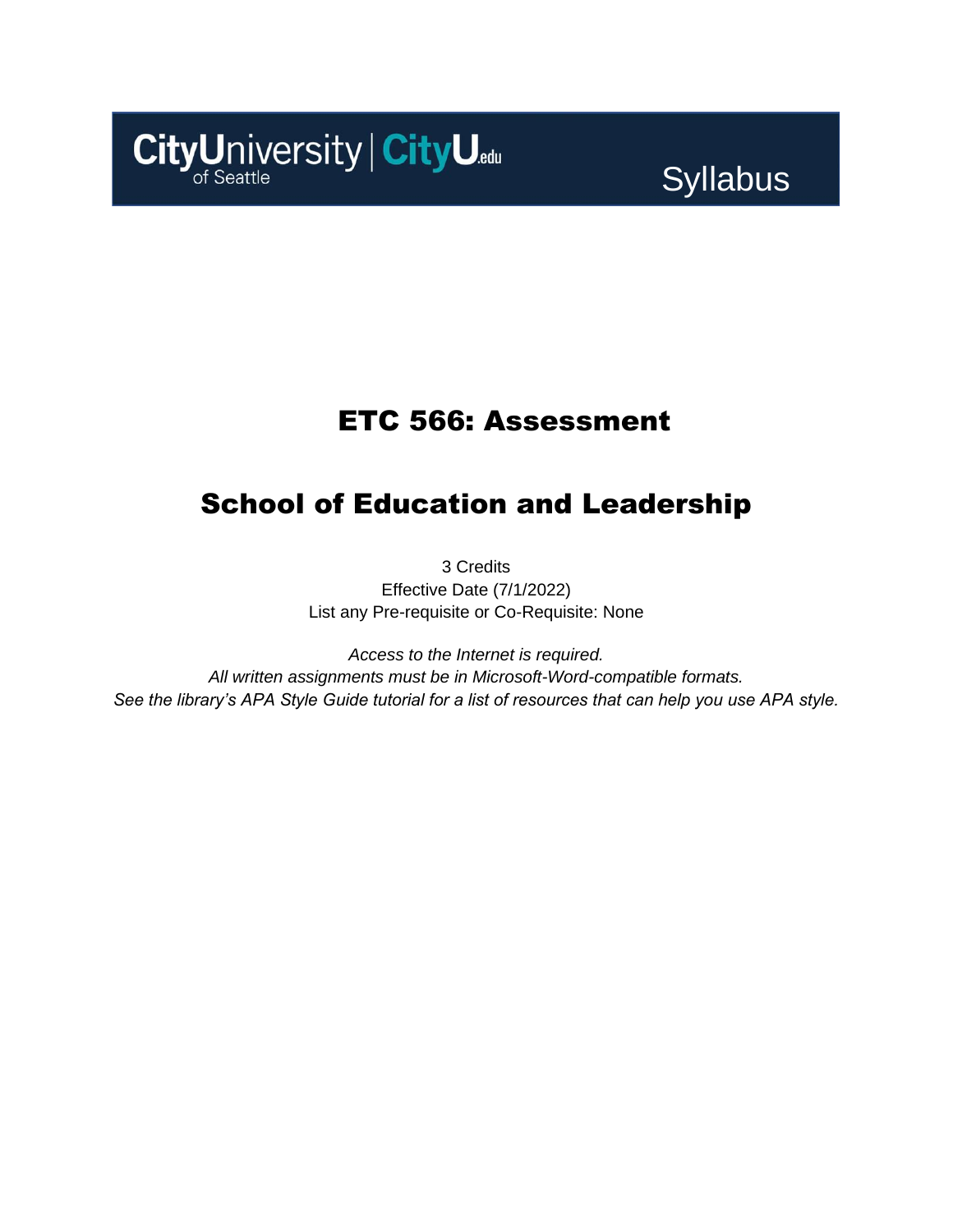# Faculty Information

Professional experience information for instructors is found under *Faculty Information* in the online course menu.

### Contact Information

Contact information for instructors is found under *Faculty Information* in the online course menu.

## Course Description

This course introduces assessment methods (formative, summative, student voice, selfmonitoring, questioning strategies, etc.). Emphasis is placed on the skills necessary to align assessments with common core standards and learning targets, to inform future instructional decisions, and how to provide effective feedback to students. Candidates will use self-reflection to analyze and inform their own assessment practices. This course includes components of state requirements for certification.

### Course Resources

Required and recommended resources to complete coursework and assignments are found on the course [Reading List.](https://nam11.safelinks.protection.outlook.com/?url=https%3A%2F%2Fcityu.alma.exlibrisgroup.com%2Fleganto%2Flogin%3Fauth%3DSAML&data=04%7C01%7Csusan_gray%40cityu.edu%7C994805af5758475be3c608d984716f4b%7Cb3fa96d9f5154662add763d854e39e63%7C1%7C0%7C637686445618676616%7CUnknown%7CTWFpbGZsb3d8eyJWIjoiMC4wLjAwMDAiLCJQIjoiV2luMzIiLCJBTiI6Ik1haWwiLCJXVCI6Mn0%3D%7C1000&sdata=lI8Qg4DkF5hJ2BPk1%2FSu8BMs943AxX6dTXuEUyBoNgs%3D&reserved=0) Access is provided through the Reading List link in your online course as well as from the library homepage ("Find Your Reading List" button).

**Note:** Required resources that must be purchased by the student are tagged "Purchase from a vendor of your choosing." Required resources with a direct link, "Available through CityU Library", are available at no cost to students.

Students in Canada will see required resources they need to purchase tagged "Purchase from the Canadian Bookstore." Students outside the U.S. and Canada should contact their advisor or textbook coordinator for additional information.

### Course Outcomes

This course will prepare students to:

- Align assessment strategies with learning targets
- Analyze ongoing assessment results to make informed decisions for classroom instruction.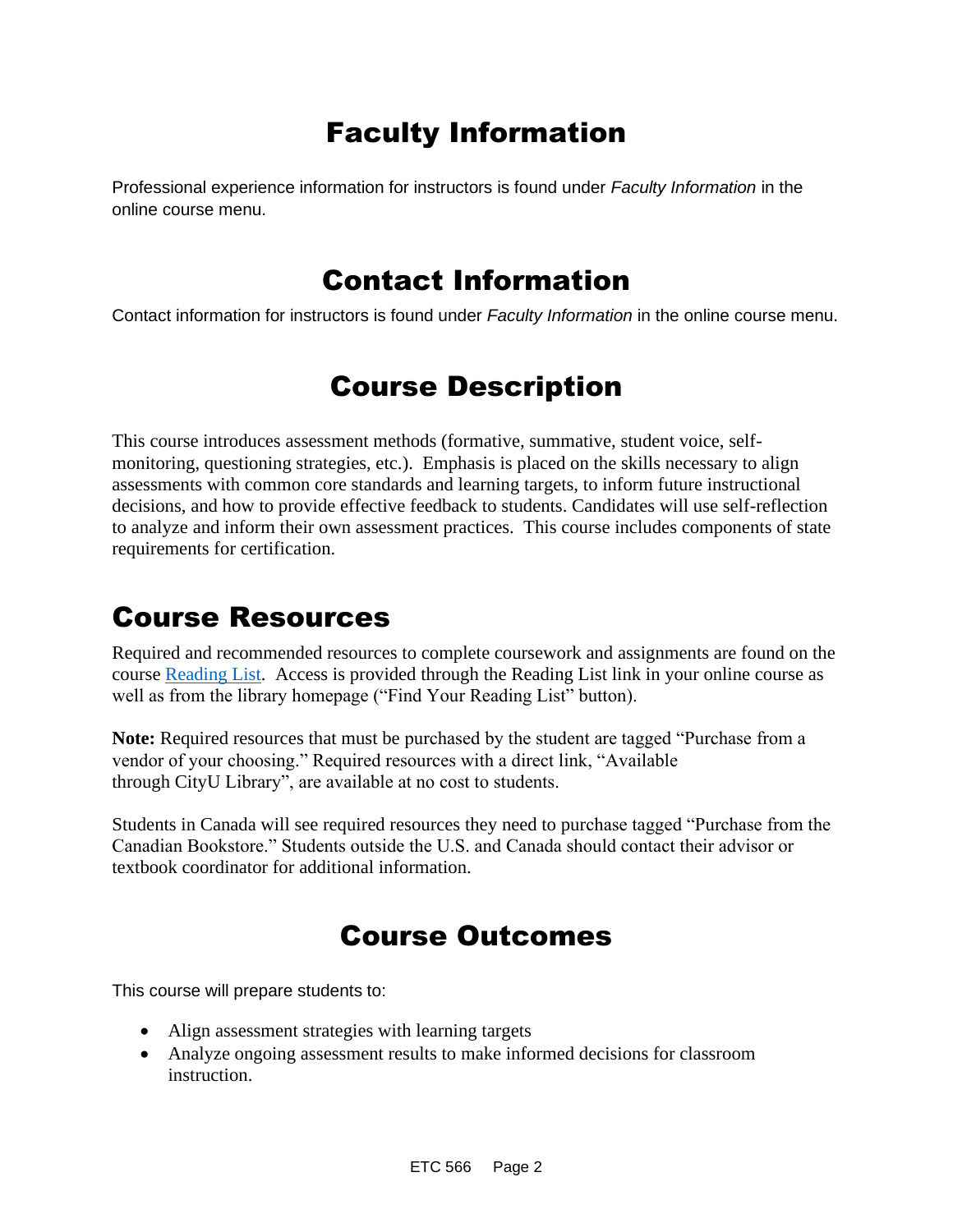- Evaluate progress toward learning targets, reflect on learning, and make appropriate learning decisions using a variety of assessment strategies
- Design and use a variety of formative and summative assessments that measure student performance relative to learning targets

## Shared Agreements

Our primary commitment is to **build relationships** both with each other and within ourselves. We share a *collective goal* of becoming critically conscious educators who are prepared to serve all students in our classrooms. A positive learning experience relies on creating an atmosphere where space is held for *multiple truths* to coexist, and where we begin to *notice and name power dynamics* in our own group and also in the education system, its processes, and its policies. We acknowledge that differences among our identities, social backgrounds and experiences will influence our perspectives and those of others*.* We agree to *share our truths bravely*, to *acknowledge the humanity* of each other and ourselves, and to *look for learning* in ourselves and others.

*\*\*We agree to keep confidential all issues of a personal or professional nature that are discussed in class.\*\**

*\*\*adapted from Color Brave Spaces by Equity Matters (2021). [www.equitymattersnw.com](http://www.equitymattersnw.com/)*

## Grading Scale

The grades earned for the course will be calculated using City University of Seattle's decimal grading system, found in the current University Catalog [\(https://www.cityu.edu/catalog/\)](https://www.cityu.edu/catalog/).

Grading rubrics with details on how each assignment will be graded are located under *Assignments* and/or in *My Grades* in the online course menu. Students should review the rubric for each assignment prior to completing their work in order to understand how it will be assessed.

# Course Assignments and Grading

### Effective Questioning Action Plan (25% of Final Grade)

Candidates will generate a list of at least ten questions aligned to state-adopted standard(s) or related learning targets. Questions should reflect a broad range of cognitive levels and types (e.g., pre-assessment, divergent, open-ended, etc.). Candidates analyze question structure and develop an action plan to address how to: 1) implement questions equitably, 2) engage many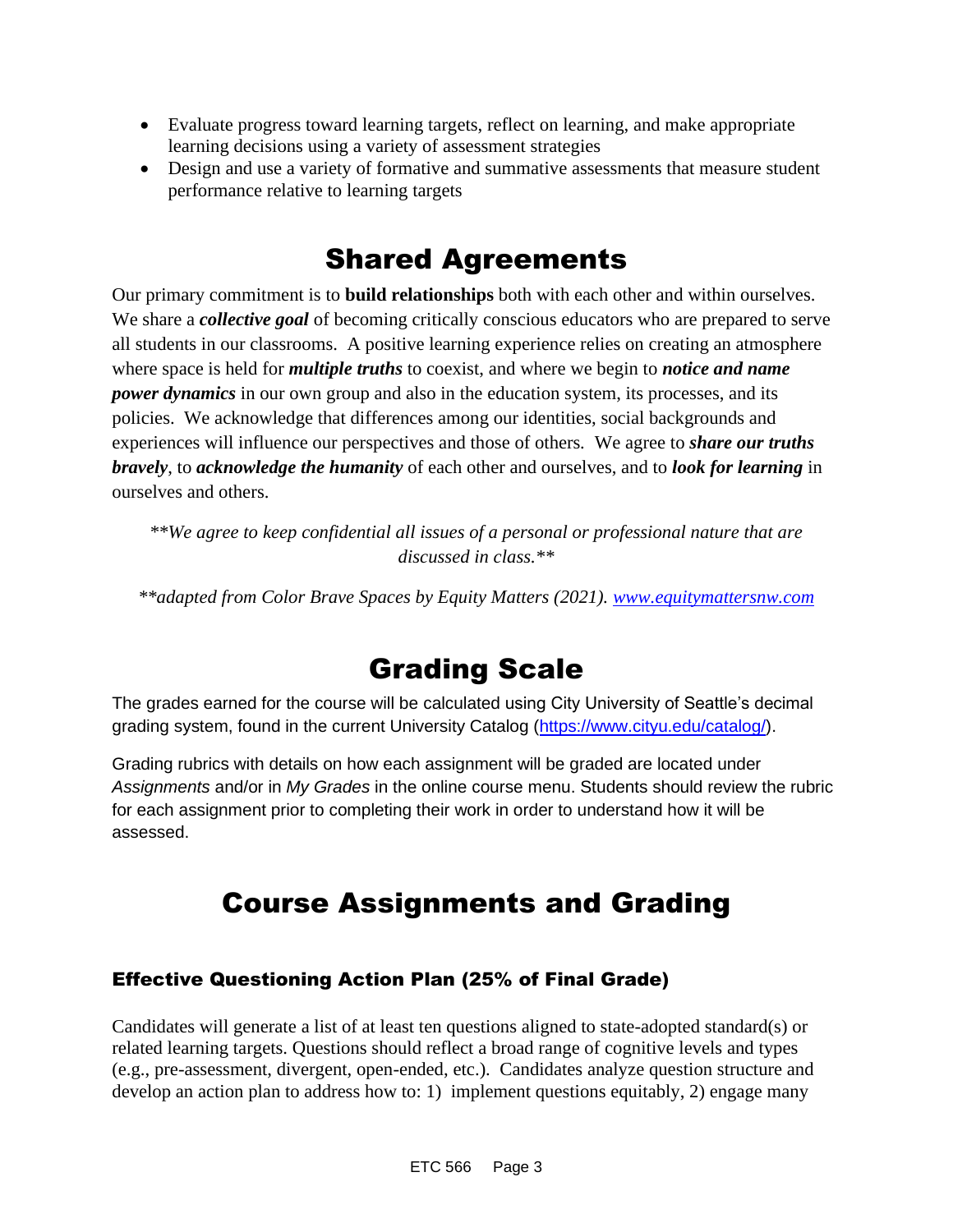students in responding, 3) elicit and build on student responses, and 4) encourage student to student talk. In this analysis and action plan, candidates should explore a hypothetical or actual discourse with students in response to 1-2 questions. The action plan should take into account candidate's existing strengths and growth areas. Candidates and/or the instructor may opt to complete this assignment as a paper, transcript with analysis, video with analysis, oral presentation, or PowerPoint with associated diagrams, tools, scaffolds, or supports.

#### Assessment Matrix Paper (25% of Final Grade)

Candidates generate a variety of assessments aligned to a state-adopted standard, and reflect on challenges and benefits to implementing those assessments. Candidates unpack a standard into four learning targets at a variety of cognitive levels. For each target, candidates create pre-, formative, and student voice assessments of an appropriate rigor. Candidates create a summative performance assessment with associated rubric that addresses the overall standard. The final product will be a matrix with the assessments, and a 1-2 page paper reflecting on benefits and challenges of implementing such assessments in classroom settings.

### Student Work Analysis and Feedback (30% of Final Grade)

Candidates will analyze a data set and associated student work sample in a 5-page paper. Candidate will describe trends in strengths and needs for the larger group of students and the individual student represented by the work sample. Candidates will either evaluate the feedback on the student work sample, or provide appropriate and relevant feedback. Lastly, candidates will describe a plan for how they will help the group and the individual student to understand and use the feedback provided, as well as next steps in instruction (or changes to the assessment) that are informed by the analysis. This assignment reflects many requirements from Task 3 of the edTPA performance assessment for teachers. The instructor will provide a variety of data and work samples, or the candidate may use data and work samples from field experience.

### Participation, Engagement, and Essential Dispositions (20% of Final Grade)

Candidates should participate and engage in all classwork, including required assignments, class discussions, activities, and instructor-determined assignments. Candidates should work to meet essential dispositions criteria not only in the field, but also in their coursework, whether online or in person.

### Course Policies

#### **Participation**

Participation will be graded based on engagement in class discussions and activities (both online and mixed modes). Online-only courses will be determined via active engagement in weekly discussion boards or other interactive opportunities provided by the instructor. Mixed mode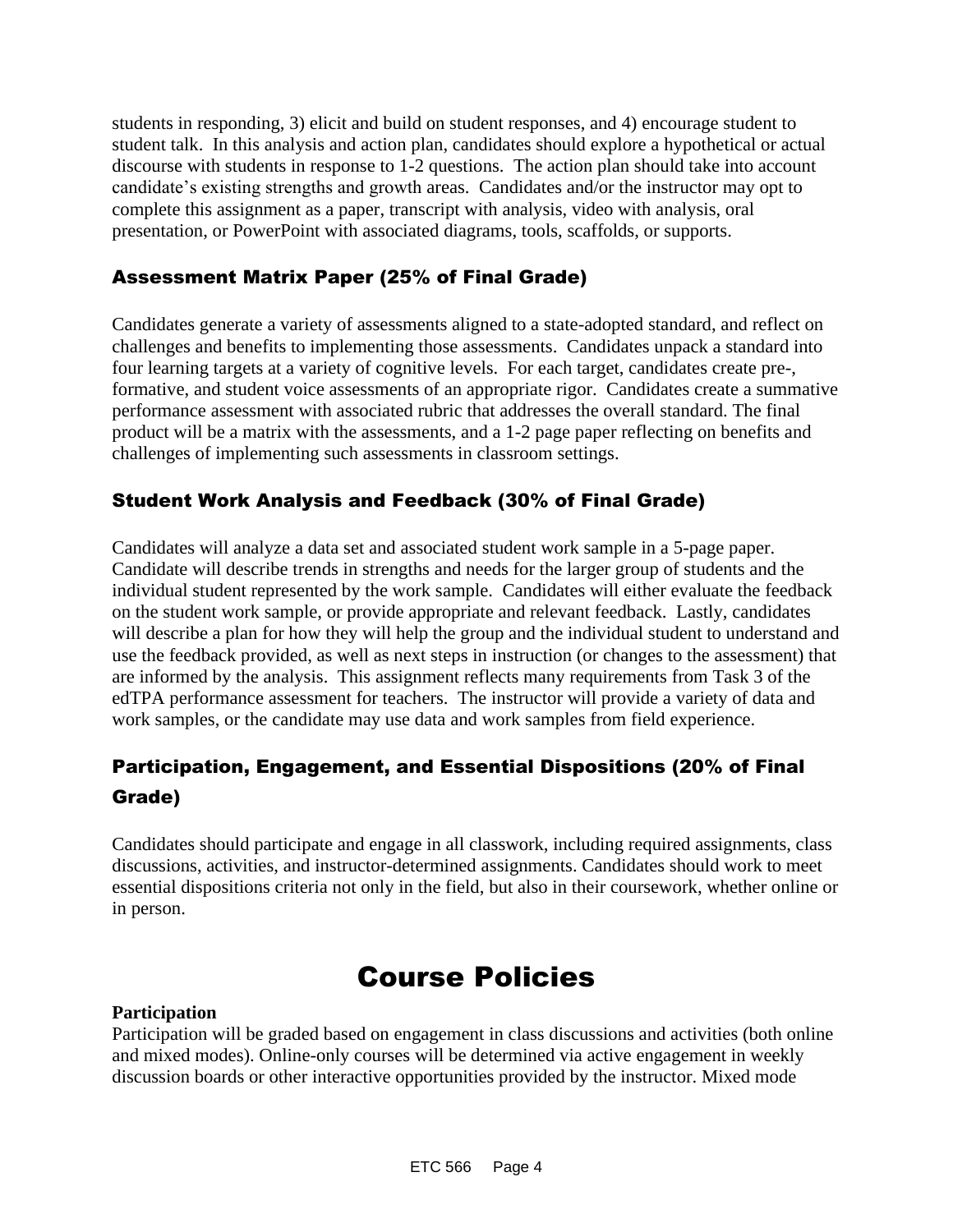courses will be determined based on presence in class and engagement with content and peers both within and outside of face-to-face class sessions.

# University Policies

You are responsible for understanding and adhering to all of City University of Seattle's academic policies. The most current versions of these policies can be found in the University Catalog that is linked from the CityU Web site.

### Antidiscrimination

City University of Seattle and its staff and faculty are committed to supporting our students. We value equity, diversity, and inclusion as a way of life as well as the educational opportunities it provides. City U will not tolerate any form of discrimination based on race, color, ethnicity, sexual orientation, gender identification, socioeconomic status, or religious values. If you have experienced any discrimination based on any of the above, we encourage you to report this to the University. Please report this to your instructor. If you do not feel safe reporting this to your instructor, please report to the Provost or to the Vice President of Student Affairs.

### Non-Discrimination & Prohibition of Sexual Misconduct

City University of Seattle adheres to all federal, state, and local civil rights laws prohibiting discrimination in employment and education. The University is committed to ensuring that the education environment is bounded by standards of mutual respect and safety and is free from discriminatory practices.

In the U.S., the University is required by Title IX of the Education Amendments of 1972 to ensure that all of its education programs and activities do not discriminate on the basis of sex/gender. Sex includes sex, sex stereotypes, gender identity, gender expression, sexual orientation, and pregnancy or parenting status. Sexual harassment, sexual assault, dating and domestic violence, and stalking are forms of sex discrimination, which are prohibited under Title IX and by City University of Seattle policy. City University of Seattle also prohibits retaliation against any person opposing discrimination or participating in any discrimination investigation or complaint process internal or external to the institution. Questions regarding Title IX, including its application and/or concerns about noncompliance, should be directed to the Title IX Coordinator. For a complete copy of the policy or for more information, visit [https://my.cityu.edu/titleix](https://nam11.safelinks.protection.outlook.com/?url=https%3A%2F%2Fmy.cityu.edu%2Ftitleix&data=04%7C01%7Claker%40cityu.edu%7Cbc558c70c10340dbaa2408d9172365a0%7Cb3fa96d9f5154662add763d854e39e63%7C1%7C0%7C637566263054321964%7CUnknown%7CTWFpbGZsb3d8eyJWIjoiMC4wLjAwMDAiLCJQIjoiV2luMzIiLCJBTiI6Ik1haWwiLCJXVCI6Mn0%3D%7C1000&sdata=GX0hgfxN2OMKFTKjD04gqvwwyU44mfnCmEdCtsEzab0%3D&reserved=0) or contact the Title IX Coordinator.

In Canada, in compliance with the British Columbia Human Rights Code, the Alberta Human Rights Act, WorksafeBC, and the Workers' Compensation Board of Alberta, the University believes that its environment should at all times be supportive and respectful of the dignity and self-esteem of individuals. Discrimination, harassment and bullying conduct, whether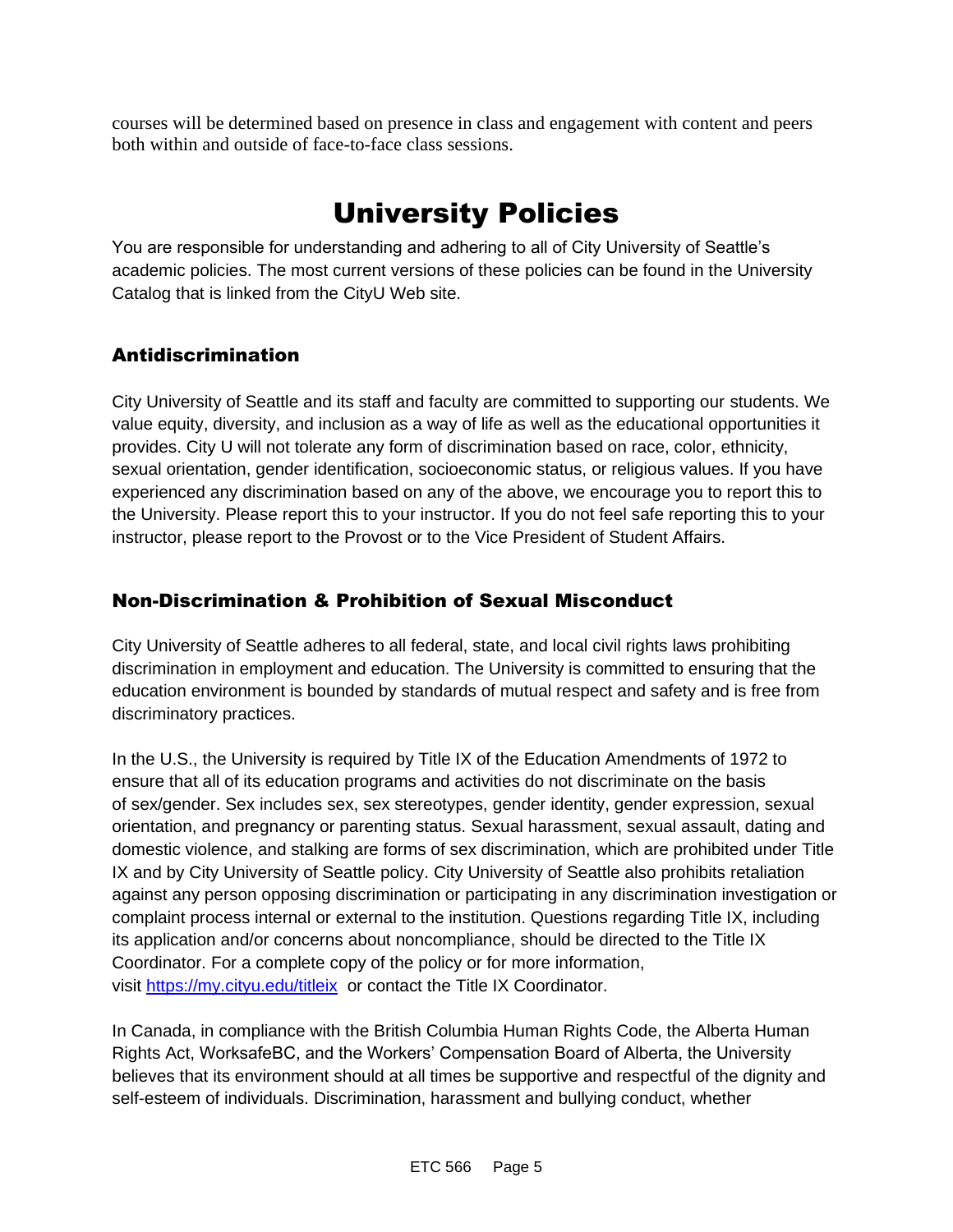through person-to-person behaviour or via electronic communications such as email or social media is not acceptable and will not be tolerated. As an educational institution, it is our responsibility to cultivate an environment of excellence, equity, mutual respect and to recognize the value and potential of every individual. The University will take all necessary steps to meet or exceed the requirements of the law to prevent discrimination, harassment and bullying. The Respectful Workplace Policy for the prevention of discrimination, harassment and bullying policy and procedure can be found at [https://www.cityu.edu/discover-cityu/about-cityu/](https://nam11.safelinks.protection.outlook.com/?url=https%3A%2F%2Fwww.cityu.edu%2Fdiscover-cityu%2Fabout-cityu%2F&data=04%7C01%7Claker%40cityu.edu%7Cbc558c70c10340dbaa2408d9172365a0%7Cb3fa96d9f5154662add763d854e39e63%7C1%7C0%7C637566263054331957%7CUnknown%7CTWFpbGZsb3d8eyJWIjoiMC4wLjAwMDAiLCJQIjoiV2luMzIiLCJBTiI6Ik1haWwiLCJXVCI6Mn0%3D%7C1000&sdata=7Q6QoqwuNLfeOJPewViWSeIwRIBy%2BoqDOiP8xSHYm78%3D&reserved=0) under the Policies section or at [https://www.cityuniversity.ca/about/](https://nam11.safelinks.protection.outlook.com/?url=https%3A%2F%2Fwww.cityuniversity.ca%2Fabout%2F&data=04%7C01%7Claker%40cityu.edu%7Cbc558c70c10340dbaa2408d9172365a0%7Cb3fa96d9f5154662add763d854e39e63%7C1%7C0%7C637566263054331957%7CUnknown%7CTWFpbGZsb3d8eyJWIjoiMC4wLjAwMDAiLCJQIjoiV2luMzIiLCJBTiI6Ik1haWwiLCJXVCI6Mn0%3D%7C1000&sdata=TX6bXEiU0CC6hC1mrTnKpuJywbR06qAj7RMu8QC4RUA%3D&reserved=0)

#### Religious Accommodations

City University of Seattle has a policy for accommodation of student absences or significant hardship due to reasons of faith or conscience, or for organized religious activities. The University's policy, including more information about how to request an accommodation, is available in the University Catalog and on the my.cityu.edu student portal. Accommodations must be requested by the 20% mark of this course (e.g. day 14 of a ten-week course, day 7 of a 5-week course) using the Religious Accommodations Request Form found on the student dashboard in the my.cityu.edu student portal.

### Academic Integrity

Academic integrity in students requires the pursuit of scholarly activity that is free from fraud, deception and unauthorized collaboration with other individuals. Students are responsible for understanding CityU's policy on academic integrity and adhering to its standards in meeting all course requirements. A complete copy of this policy can be found in the [University Catalog](https://nam11.safelinks.protection.outlook.com/?url=http%3A%2F%2Fwww.cityu.edu%2Fcatalog%2F&data=04%7C01%7Claker%40cityu.edu%7Cbc558c70c10340dbaa2408d9172365a0%7Cb3fa96d9f5154662add763d854e39e63%7C1%7C0%7C637566263054341952%7CUnknown%7CTWFpbGZsb3d8eyJWIjoiMC4wLjAwMDAiLCJQIjoiV2luMzIiLCJBTiI6Ik1haWwiLCJXVCI6Mn0%3D%7C1000&sdata=aL6fsSyLtVzJgdrlE9PtZXb%2F3H6wCdrvPcw4zOoEYTI%3D&reserved=0) in the section titled *Academic Integrity Policy* under *Student Rights & Responsibilities*.

#### **Attendance**

Students taking courses in any format at the University are expected to be diligent in their studies and to attend class regularly. Regular class attendance is important in achieving learning outcomes in the course and may be a valid consideration in determining the final grade. For classes where a physical presence is required, a student has attended if they are present at any time during the class session. For online classes, a student has attended if they have posted or submitted an assignment. A complete copy of this policy can be found in the [University Catalog](https://nam11.safelinks.protection.outlook.com/?url=http%3A%2F%2Fwww.cityu.edu%2Fcatalog%2F&data=04%7C01%7Claker%40cityu.edu%7Cbc558c70c10340dbaa2408d9172365a0%7Cb3fa96d9f5154662add763d854e39e63%7C1%7C0%7C637566263054341952%7CUnknown%7CTWFpbGZsb3d8eyJWIjoiMC4wLjAwMDAiLCJQIjoiV2luMzIiLCJBTiI6Ik1haWwiLCJXVCI6Mn0%3D%7C1000&sdata=aL6fsSyLtVzJgdrlE9PtZXb%2F3H6wCdrvPcw4zOoEYTI%3D&reserved=0) in the section titled *Attendance* under *Student Rights & Responsibilities*.